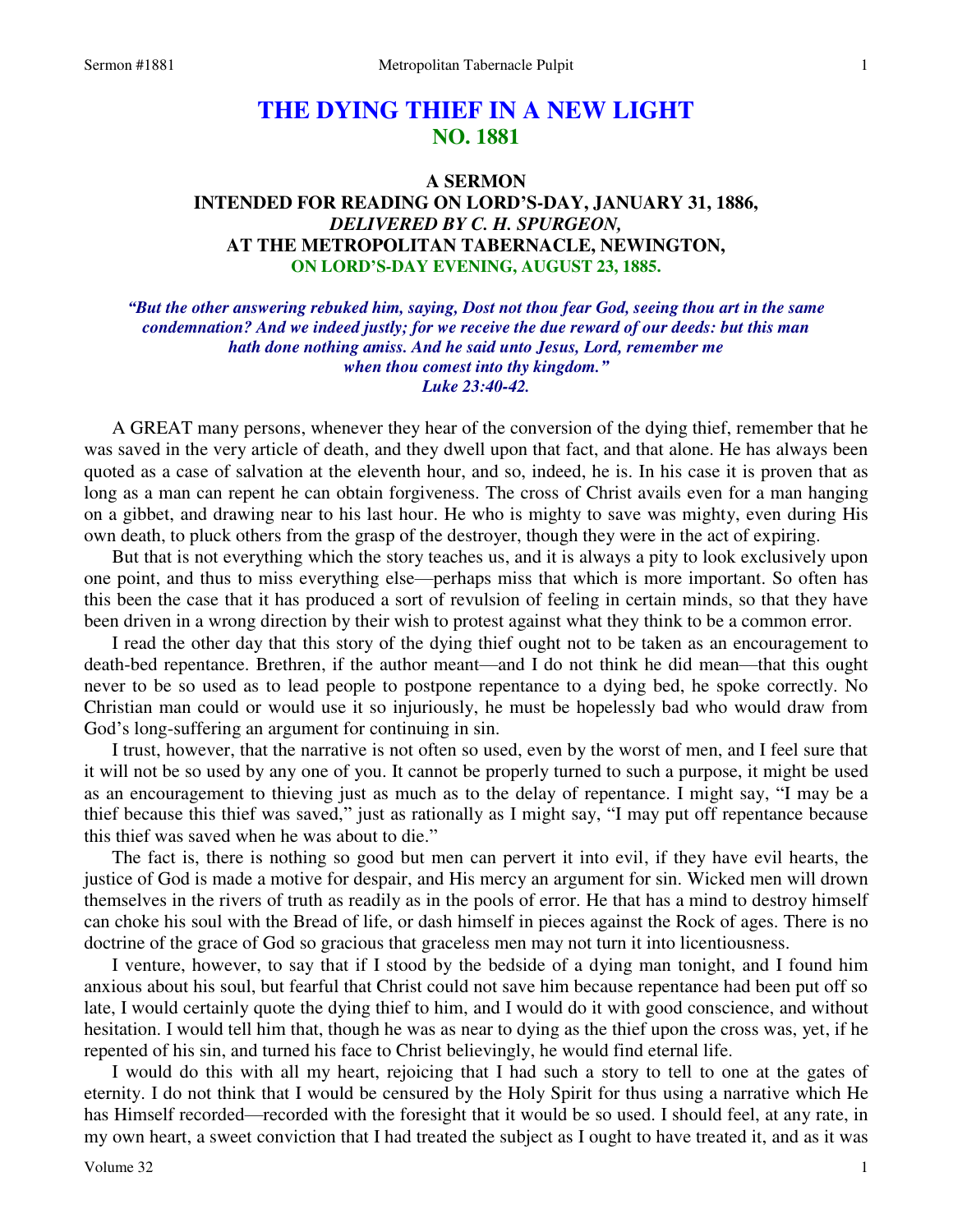intended to be used for men *in extremis* whose hearts are turning towards the living God. Oh, yes, poor soul, whatever your age, or whatever the period of life to which you have come, you may now find eternal life by faith in Christ!

> "*The dying thief rejoiced to see That fountain in his day; And there may you, though vile as he, Wash all your sins away."*

 Many good people think that they ought to guard the Gospel, but it is never so safe as when it stands out in its own naked majesty. It wants no covering from us. When we protect it with provisos, and guard it with exceptions, and qualify it with observations, it is like David in Saul's armor, it is hampered and hindered, and you may even hear it cry, "I cannot go with these." Let the Gospel alone, and it will save, qualify it, and the salt has lost its savor.

 I will venture to put it thus to you. I have heard it said that few are ever converted in old age, and this is thought to be a statement which will prove exceedingly arousing and impressive for the young. It certainly wears that appearance, but on the other hand, it is a statement very discouraging to the old. I demur to the frequent repetition of such statements, for I do not find their counterpart in the teaching of our Lord and His apostles. Assuredly our Lord spoke of some who entered the vineyard at the eleventh hour of the day, and among His miracles He not only saved those who were dying, but even raised the dead. Nothing can be concluded from the words of the Lord Jesus against the salvation of men at any hour or age.

 I tell you that, in the business of your acceptance with God, through faith in Christ Jesus, it does not matter what age you now are at. The same promise is to every one of you, "Today if ye will hear his voice, harden not your hearts," and whether you are in the earliest stage of life, or are within a few hours of eternity, if now you fly for refuge to the hope set before you in the Gospel, you shall be saved. The Gospel that I preach excludes none on the ground either of age or character. Whoever you may be, "Believe on the Lord Jesus Christ, and thou shalt be saved," is the message we have to deliver to you.

 If we address to you the longer form of the Gospel, "He that believeth and is baptized shall be saved," this is true of every living man, be his age whatever it may. I am not afraid that this story of the dying and repenting thief, who went straight from the cross to the crown, will be used by you amiss, but if you are wicked enough so to use it, I cannot help it. It will only fulfill that solemn Scripture which says that the Gospel is a savor of death unto death to some, even that very Gospel which is a savor of life unto life to others.

 But I do not think, dear friends, that the only specialty about the thief is the lateness of his repentance. So far from being the only point of interest, it is not even the chief point. To some minds, at any rate, other points will be even more remarkable. I want to show you very briefly that there was a specialty in his case as to *the means of his conversion,* secondly, a specialty in *his faith,* thirdly, a specialty in *the result of his faith while he was here below,* and fourthly, a specialty in *the promise won by his faith*—the promise fulfilled to him in Paradise.

**I.** First, then, I think you ought to notice very carefully, THE SINGULARITY AND SPECIALITY OF THE MEANS BY WHICH THE THIEF WAS CONVERTED.

 How do you think it was? Well, we do not know. We cannot tell. It seems to me that the man was an unconverted, impenitent thief when they nailed him to the cross, because one of the Evangelists says, "The *thieves* also, which were crucified with him, cast the same in his teeth." I know that this may have been a general statement, and that it is reconcilable with its having been done by one thief only, according to the methods commonly used by critics, but I am not enamored of critics even when they are friendly. I have such respect for revelation that I never in my own mind permit the idea of discrepancies and mistakes, and when the Evangelist says "they" I believe he meant *"they,"* and that both these thieves did at their first crucifixion rail at the Christ with whom they were crucified.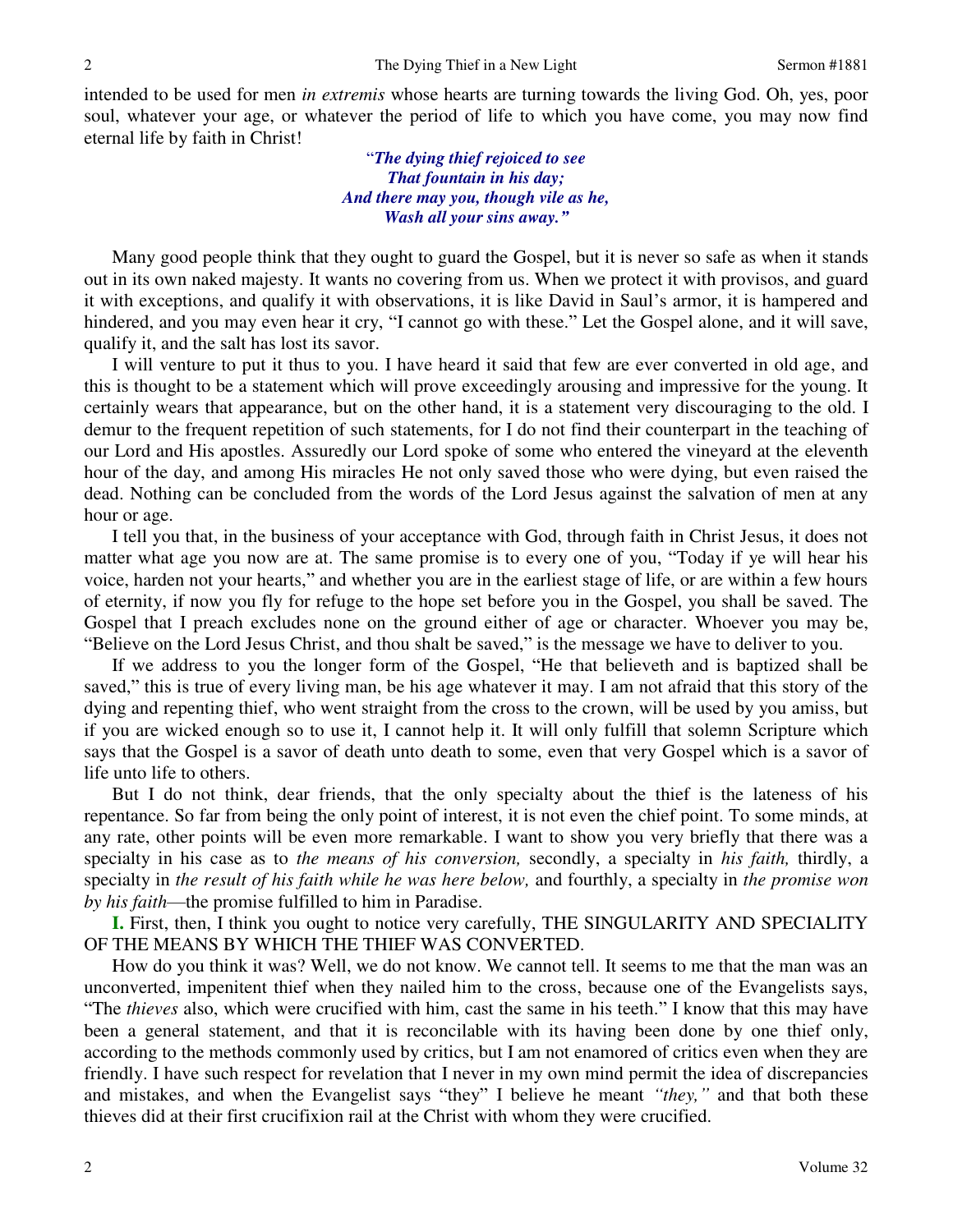It would appear that by some means or other this thief must have been converted while he was on the cross. Assuredly nobody preached a sermon to him, no evangelistic address was delivered at the foot of his cross, and no meeting was held for special prayer on his account. He does not even seem to have had an instruction, or an invitation, or an expostulation addressed to him, and yet this man became a sincere and accepted believer in the Lord Jesus Christ.

 Dwell upon this fact, if you please, and note its practical bearing upon the cases of many around us. There are many among my hearers who have been instructed from their childhood, who have been admonished, and warned, and entreated, and invited, and yet they have not come to Christ, while this man, without any of these advantages, nevertheless believed in the Lord Jesus Christ, and found eternal life. O you that have lived under the sound of the Gospel from your childhood, the thief does not comfort you, but he accuses you! What are you doing to abide so long in unbelief? Will you never believe the testimony of divine love? What more shall I say to you? What more can anyone say to you?

What do you think must have converted this poor thief? It strikes me that it may have been—it must have been, the sight of our great Lord and Savior. There was, to begin with, our Savior's wonderful behavior on the road to the cross. Perhaps the robber had mixed up with all sorts of society, but he had never seen a man like this. Never had a cross been carried by a Cross-Bearer of His look and fashion. The robber wondered who this meek and majestic Personage could be. He heard the women weep, and he wondered in himself whether anybody would ever weep for him. He thought that this must be some very singular Person that the people should stand about Him with tears in their eyes.

 When he heard that mysterious Sufferer say so solemnly, "Daughters of Jerusalem, weep not for me, but for your children," he must have been struck with wonder. When he came to think, in his deathpangs, of the singular look of pity which Jesus cast on the women, and of the self-forgetfulness which gleamed from His eyes, he was smitten with a strange relenting, it was as if an angel had crossed his path, and opened his eyes to a new world, and to a new form of manhood, the likes of which he had never seen before.

 He and his companion were coarse, rough fellows, this was a delicately formed and fashioned Being, of superior order to himself, yes, and of superior order to any other of the sons of men. Who could He be? What must He be? Though he could see that He suffered and fainted as He went along, he marked that there was no word of complaining, no note of execration, in return for the reviling cast upon Him. His eyes looked love on those who glared on Him with hate. Surely that march along the Via Dolorosa was the first part of the sermon which God preached to that bad man's heart. It was preached to many others who did not regard its teaching, but upon this man, by God's special grace, it had a softening effect when he came to think over it, and consider it. Was it not a likely and convincing means of grace?

 When he saw the Savior surrounded by the Roman soldiery—saw the executioners bring forth the hammers and the nails, and lay Him down upon His back, and drive the nails into His hands and feet, this crucified criminal was startled and astonished as he heard Him say, "Father, forgive them; for they know not what they do." He himself, probably, had met his executioners with a curse, but he heard this man breathe a prayer to the great Father, and as a Jew, as he probably was, he understood what was meant by such a prayer. But it did astound him to hear Jesus pray for his murderers.

 That was a petition the like of which he had never heard, nor even dreamed of. From whose lips could it come but from the lips of a divine being? Such a loving, forgiving, Godlike prayer, proved Him to be the Messiah. Who else had ever prayed so? Certainly not David and the kings of Israel, who, on the contrary, in all honesty and heartiness imprecated the wrath of God upon their enemies. Elijah himself would not have prayed in that fashion, rather would he have called fire from heaven on the centurion and his company. It was a new, strange sound to him. I do not suppose that he appreciated it to the full, but I can well believe that it deeply impressed him, and made him feel that his Fellow-Sufferer was a being about whom there was an exceeding mystery of goodness.

 And when the cross was lifted up, that thief hanging on his own cross looked around, and I suppose he could see that inscription written in three languages—"Jesus of Nazareth, the King of the Jews." If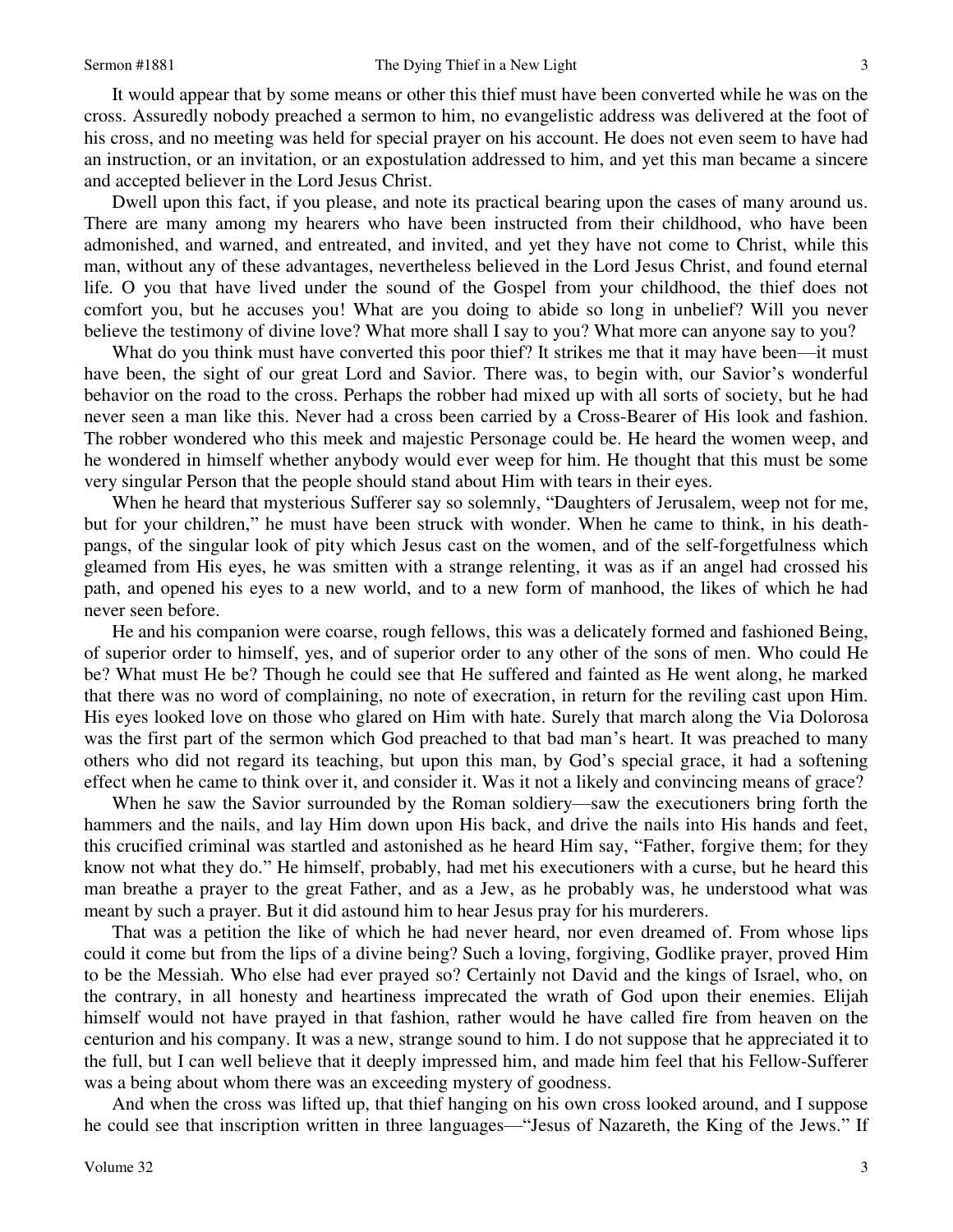so, that writing was his little Bible, his New Testament, and he interpreted it by what he knew of the Old Testament. Putting this and that together—that strange Person, incarnate loveliness, all patience and all majesty, that strange prayer, and now this singular inscription, surely he who knew the Old Testament, as I have no doubt he did, would say to himself, "Is this He? Is this truly the King of the Jews? This is He who worked miracles, raised the dead, and said that He was the Son of God, is it all true, and is He really our Messiah?"

 Then he would remember the words of the prophet Isaiah, "He is despised and rejected of men; a man of sorrows, and acquainted with grief…Surely, he hath borne our griefs, and carried our sorrows." "Why," he would say to himself, "I never understood that passage in the prophet Esaias before, but it must point to Him. The chastisement of our peace is upon Him. Can this be He who cried in the Psalms—'they pierced my hands and my feet'"? As he looked at Him again, he felt in his soul, "It must be He. Could there be another so like to Him?" He felt conviction creeping over his spirit. Then he looked again, and he marked how all men down below rejected, and despised, and hissed at Him, and hooted Him, and all this would make the case the more clear. "All they that see me laugh me to scorn: they shoot out the lip, they shake the head, saying, He trusted on the Lord that he would deliver him: let him deliver him, seeing he delighted in him."

 Peradventure, this dying thief read the gospel out of the lips of Christ's enemies. They said—"He saved others." "Ah!" thought he, "did He save others? Why should He not save me?" What a grand bit of gospel that was for the dying thief—"He saved others"! I think I could swim to heaven on that plank—"He saved others," because, if He saved others, He can surely save me.

 Thus the very things that the enemies disdainfully threw at Christ would be Gospel to this poor dying man. When it has been my misery to read any of the wretched prints that are sent us out of scorn, in which our Lord is held up to ridicule, I have thought, "Why, perhaps those who read these loathsome blasphemies may, nevertheless, learn the Gospel from them!" You may pick a jewel from a dunghill, and find its radiance undiminished, and you may gather the Gospel from a blasphemous mouth, and it shall be none the less the Gospel of salvation. Peradventure this man learned the Gospel from those who jested at our dying Lord, and so the servants of the devil were unconsciously made to be the servants of Christ.

 But, after all, surely that which won him most must have been to look at Jesus again, as He was hanging upon the cruel tree. Possibly nothing about the physical person of Christ would be attractive to him, for His visage was more marred than that of any man, and His form more than the sons of men, but yet there must have been in that blessed face a singular charm. Was it not the very image of perfection?

 As I conceive the face of Christ, it was very different from anything that any painter has yet been able to place upon his canvas. It was all goodness, and kindness, and unselfishness, and yet it was a royal face. It was a face of superlative justice and unrivalled tenderness. Righteousness and uprightness sat upon His brow, but infinite pity and goodwill to men had also there taken up their abode. It was a face that would have struck you at once as one by itself, never to be forgotten, never to be fully understood. It was all sorrow, yet all love; all meekness, yet all resolution; all wisdom, yet all simplicity; the face of a child, or an angel, and yet peculiarly the face of a man. Majesty and misery, suffering and sacredness, were therein strangely combined, He was evidently the Lamb of God, and the Son of man.

 As the robber looked, he believed. Is it not singular, the very sight of the Master won him? The sight of the Lord in agony, and shame, and death! Scarcely a word, certainly no sermon, no attending worship on the Sabbath, no reading of gracious books, no appeal from mother, or teacher, or friend, but the sight of Jesus won him. I put it down as a very singular thing, a thing for you and for me to recollect, and dwell upon, with quite as much vividness as we do upon the lateness of this robber's conversion.

 Oh, that God in His mercy might convert everybody in this Tabernacle! Oh, that I could have a share in it by the preaching of the word! but I will be equally happy if you get to heaven anyhow, ay, if the Lord should take you there without outward ministries, leading you to Jesus by some simple method such as He adopted with this thief. If you do but get there, He shall have the glory of it, and His poor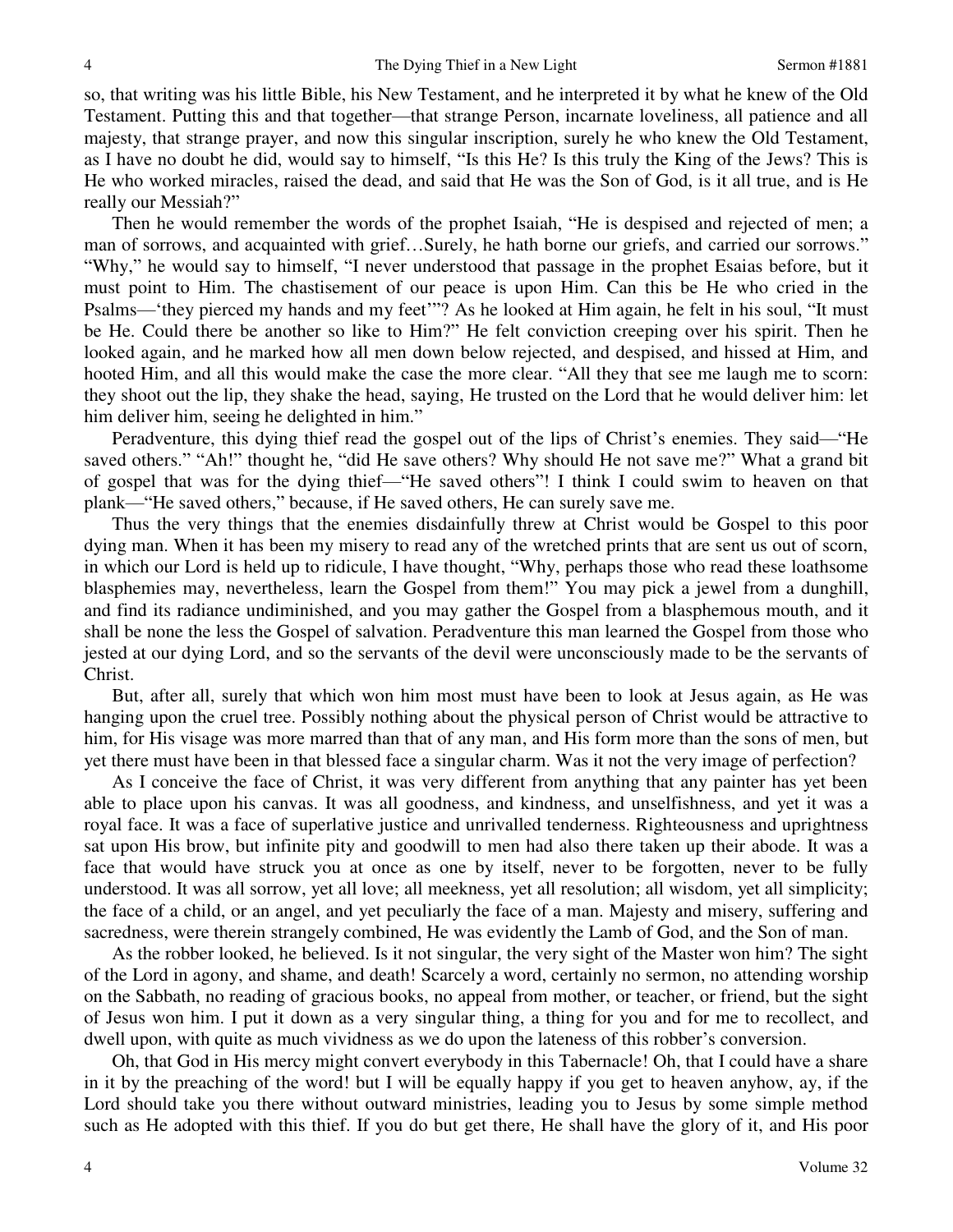servant will be overjoyed! Oh, that you would now look to Jesus, and live! Before your eyes He is set forth, evidently crucified among you. Look to Him and be saved, even at this hour.

**II.** But now I want you to think with me a little upon THE SPECIALITY OF THIS MAN'S FAITH, for I think it was a very singular faith that this man exerted towards our Lord Jesus Christ.

 I greatly question whether the equal and the parallel of the dying thief's faith will be readily found outside the Scriptures, or even in the Scriptures.

 Observe that this man believed in Christ *when he literally saw Him dying the death of a felon,* under circumstances of the greatest personal shame. You have never realized what it was to be crucified. None of you could do that, for the sight has never been seen in our day in England. There is not a man or woman here who has ever realized in their own mind the actual death of Christ. It stands beyond us. This man saw it with his own eyes, and for him to call *Him* "Lord" who was hanging on a gibbet, was no small triumph of faith. For him to ask Jesus to remember him when He came into His kingdom, though he saw Jesus bleeding His life away, and hounded to death, was a splendid act of reliance.

 For him to commit his everlasting destiny into the hands of One who was, to all appearance, unable even to preserve His own life, was a noble achievement of faith. I say that this dying thief leads the van in the matter of faith, for what he saw of the circumstances of the Savior was calculated to contradict rather than help his confidence. What he saw was to his hindrance rather than to his help, for he saw our Lord in the very extremity of agony and death, and yet he believed in Him as the King shortly to come into His kingdom.

 Recollect, too, that at that moment when the thief believed in Christ, *all the disciples had forsaken Him and fled*. John might be lingering at a little distance, and holy women may have stood farther off, but no one was present bravely to champion the dying Christ. Judas had sold Him, Peter had denied Him, and the rest had forsaken Him, and it was then that the dying thief called Him "Lord" and said, "Remember me when thou comest into thy kingdom." I call that splendid faith.

 Why, some of you do not believe, though you are surrounded with Christian friends—though you are urged on by the testimony of those whom you regard with love, but this man, all alone, comes out, and calls Jesus his Lord! No one else was confessing Christ at that moment, no revival was around him with enthusiastic crowds, he was all by himself as a confessor of his Lord. After our Lord was nailed to the tree, the first to bear witness for Him was this thief. The centurion bore witness afterwards, when our Lord expired, but this thief was a lone confessor, holding on to Christ when nobody would say "Amen" to what he said. Even his fellow thief was mocking at the crucified Savior, so that this man shone as a lone star in the midnight darkness.

 O sirs, dare you be Daniels? Dare you stand alone? Would you dare to stand out amidst a ribald crew, and say, "Jesus is my King. I only ask Him to remember me when He comes into His kingdom"? Would you be likely to avow such a faith when priests and scribes, princes and people, were all mocking at the Christ, and deriding Him? Brethren, the dying robber exhibited marvelous faith, and I beg you to think of this the next time you speak of him.

 And it seems to me that another point adds splendor to that faith, namely, that *he himself was in extreme torture*. Remember, he was crucified. It was a crucified man trusting in a crucified Christ. Oh, when our frame is racked with torture, when the tenderest nerves are pained, when our body is hung up to die by we know not what great length of torment, then to forget the present and live in the future is a grand achievement of faith! While dying, to turn one's eyes to Another dying at your side, and trust your soul with Him, is very marvelous faith. Blessed thief, because they put you down at the bottom, as one of the least of saints, I think that I must bid you come up higher and take one of the uppermost seats among those who by faith have glorified the Christ of God!

 Why, see, dear friends, once more, the specialty of this man's faith was that *he saw so much,* though his eyes had been opened for so short a time! He saw the future world. He was not a believer in annihilation, or in the possibility of a man's not being immortal. He evidently expected to be in another world, and to be in existence when the dying Lord should come into His kingdom. He believed all that,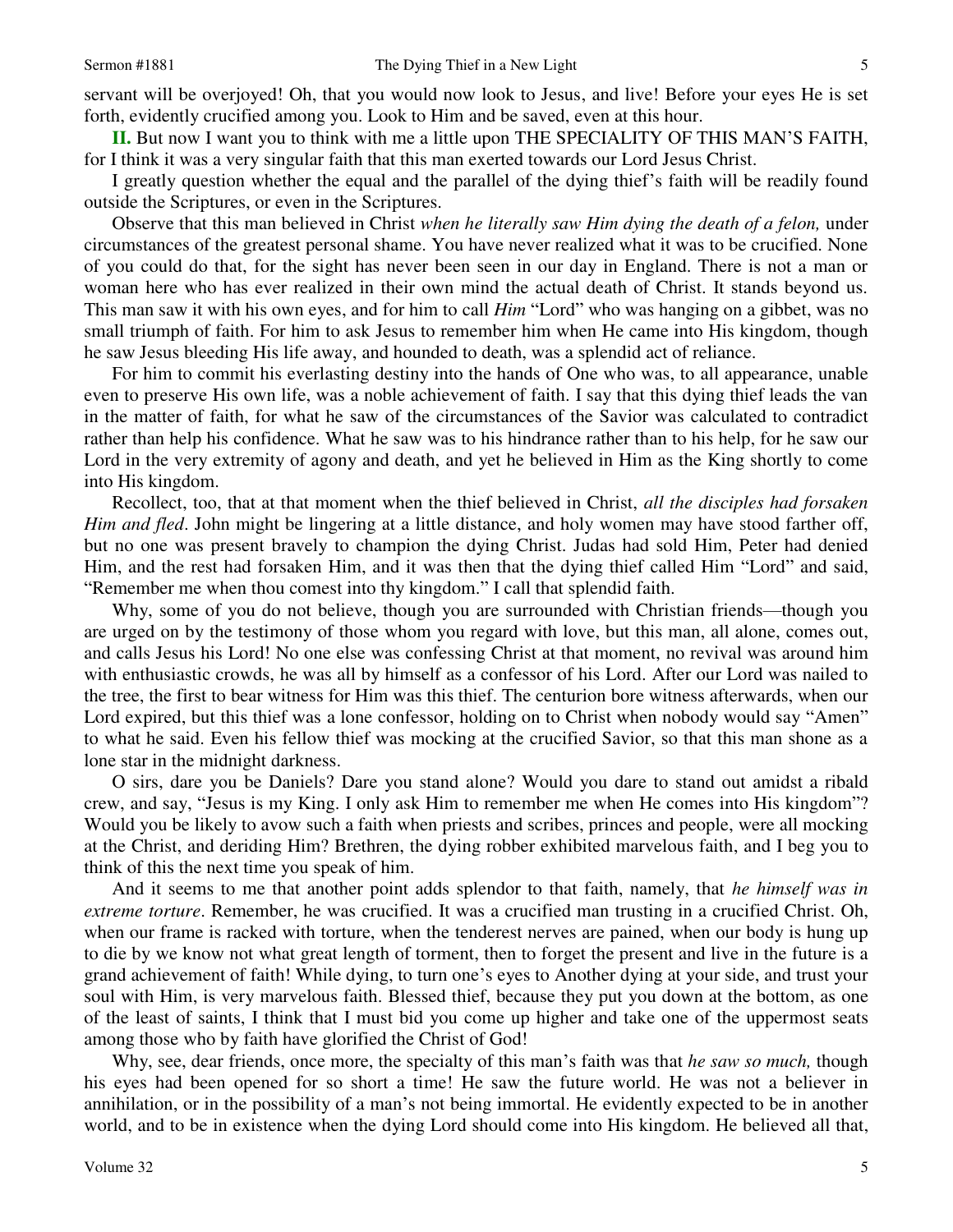and it is more than some do nowadays. He also believed that Jesus would have a kingdom, a kingdom after He was dead, a kingdom though He was crucified*.* He believed that He was winning for Himself a kingdom by those nailed hands and pierced feet.

 This was intelligent faith, was it not? He believed that Jesus would have a kingdom in which others would share, and therefore he aspired to have his portion in it. But yet he had fit views of himself, and therefore he did not say, "Lord, let me sit at Your right hand," or, "Let me share in the dainties of Your palace," but he said only, "Remember me. Think of me. Cast an eye my way. Think of Your poor dying comrade on the cross at Your right hand. Lord, remember me. Remember me." I see deep humility in the prayer, and yet a sweet, joyous, confident exaltation of the Christ at the time when the Christ was in His deepest humiliation.

 Oh, dear sirs, if any of you have thought of this dying thief only as one who put off repentance, I want you now to think of him as one that did greatly and grandly believe in Christ, and oh, that you would do the same! Oh, that you would put a great confidence in my great Lord! Never did a poor sinner trust Christ too much. There was never a case of a guilty one, who believed that Jesus could forgive him, and afterwards found that He could not—who believed that Jesus could save him on the spot, and then woke up to find that it was a delusion. No, plunge into this river of confidence in Christ. The waters are waters to swim in, not to drown in.

 Never did a soul perish that glorified Christ by a living, loving faith in Him. Come, then, with all your sin, whatever it may be, with all your deep depression of spirit, with all your agony of conscience. Come along with you, and grasp my Lord and Master with both the hands of your faith, and He shall be yours, and you shall be His.

> *"Turn to Christ your longing eyes, View His bloody sacrifice: See in Him your sins forgiven; Pardon, holiness, and heaven; Glorify the King of kings, Take the peace the Gospel brings."*

I think that I have shown you something special in the means of the thief's conversion and in his faith in our dying Lord.

**III.** But now, thirdly, as God shall help me, I wish to show you another specialty, namely, in THE RESULT OF HIS FAITH.

 Oh, I have heard people say, "Well, you see, the dying thief was converted, but then he was not baptized. He never went to communion, and never joined the church!" He could not do either, and that which God Himself renders impossible to us He does not demand of us. He was nailed to a cross, how could he be baptized? But he did a great deal more than that, for if he could not carry out the outward signs, he most manifestly exhibited the things which they signified, which, in his condition, was better still.

*This dying thief first of all confessed the Lord Jesus Christ,* and that is the very essence of baptism. He confessed Christ. Did he not acknowledge Him to his fellow thief? It was as open a confession as he could make it. Did he not acknowledge Christ before all that were gathered around the cross who were within hearing? It was as public a confession as he could possibly cause it to be. Yet certain cowardly fellows claim to be Christians, though they have never confessed Christ to a single person, and then they quote this poor thief as an excuse. Are they nailed to a cross? Are they dying in agony? Oh no, and yet they talk as if they could claim the exemption which these circumstances would give them. What a dishonest piece of business!

 The fact is, that our Lord requires an open confession as well as a secret faith, and if you will not render it, there is no promise of salvation for you, but a threat of being denied at the last. The apostle puts it, "If thou shall confess with thy mouth the Lord Jesus, and shall believe in thine heart that God hath raised Him from the dead, thou shalt be saved." It is stated in another place this way—"He that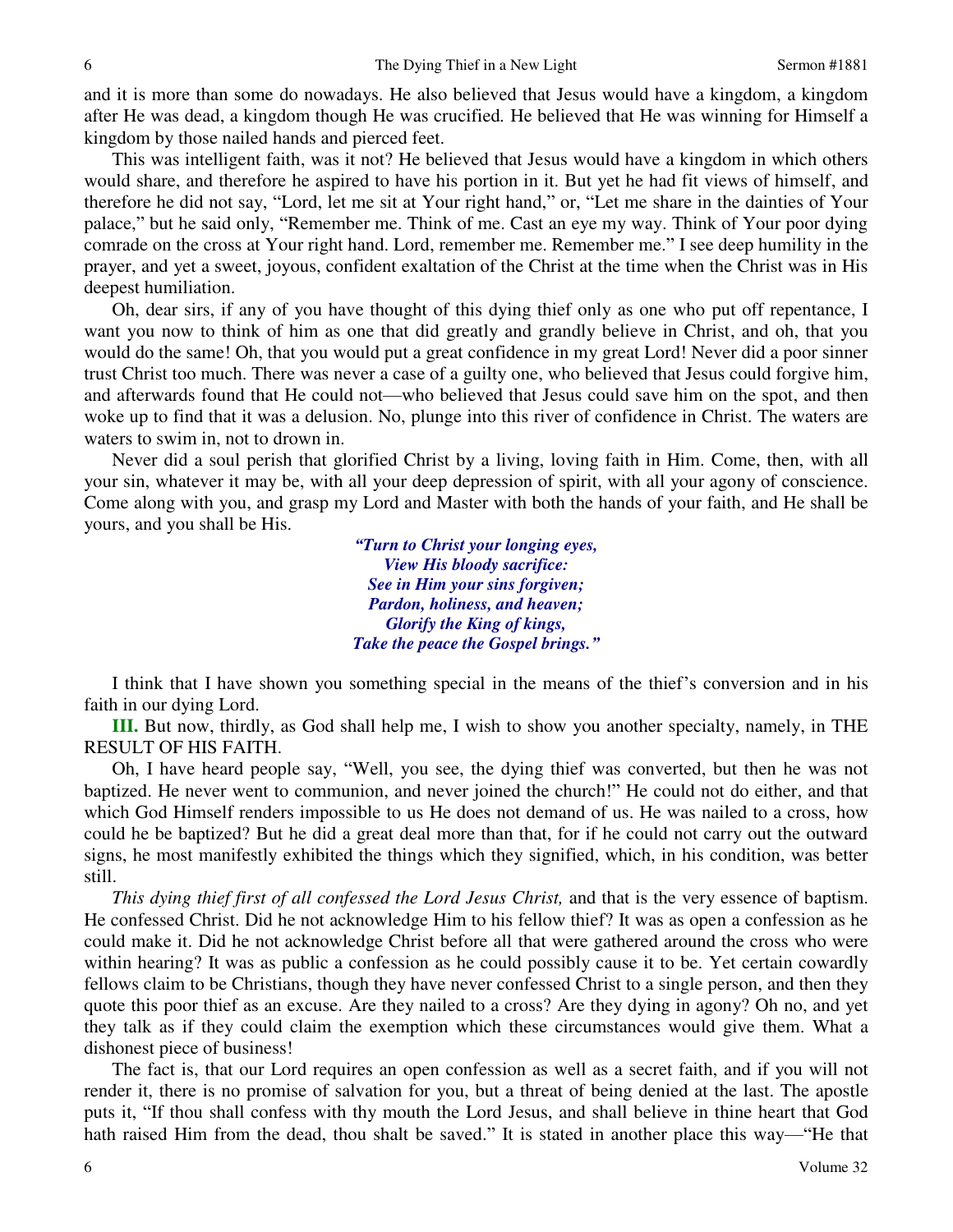believeth and is baptized shall be saved"—that is Christ's way of making the confession of Him. If there be a true faith, there must be a declaration of it. If you are candles, and God has lit you, "Let your light so shine before men, that they may see your good works, and glorify your Father which is in heaven."

Soldiers of Christ must, like her Majesty's soldiers, wear their regimentals, and if they are ashamed of their regimentals, they ought to be drummed out of the regiment. They are not honest soldiers who refuse to march in rank with their comrades. The very least thing that the Lord Jesus Christ can expect of us is that we do confess Him to the best of our power. If you are nailed up to a cross, I will not invite you to be baptized. If you are fastened up to a tree to die, I will not ask you to come into this pulpit and declare your faith, for you cannot. But you are required to do what you can do, namely, to make as distinct and open an avowal of the Lord Jesus Christ as may be suitable in your present condition.

 I believe that many Christian people get into a deal of trouble through not being honest in their convictions. For instance, if a man goes into a workshop, or a soldier into a barracks, and if he does not fly his flag from the first, it will be very difficult for him to run it up afterwards. But if he immediately and boldly lets them know, "I am a Christian man, and there are certain things that I cannot do to please you, and certain other things that I cannot help doing, though they displease you"—when that is clearly understood, after a while the singularity of the thing will be gone, and the man will be let alone, but if he is a little sneaky, and thinks that he is going to please the world and please Christ too, he is in for a rough time, let him depend upon it. His life will be that of a toad under a harrow, or a fox in a dog kennel, if he tries the way of compromise. That will never do.

 Come out. Show your colors. Let it be known who you are, and what you are, and although your course will not be smooth, it will certainly be not half so rough as if you tried to run with the hare and hunt with the hounds—a very difficult piece of business that.

 This man came out, then and there, and made as open an avowal of his faith in Christ as was possible.

*The next thing he did was to rebuke his fellow sinner*. He spoke to him in answer to the ribaldry with which he had assailed our Lord. I do not know what the unconverted convict had been blasphemously saying, but his converted comrade spoke very honestly to him. "Dost not thou fear God, seeing thou art in the same condemnation? And we indeed justly; for we receive the due reward of our deeds: but this man hath done nothing amiss."

 It is more than ever needful in these days that believers in Christ should not allow sin to go unrebuked, and yet a great many of them do so. Do you not know that a person who is silent when a wrong thing is said or done may become a participator in the sin? If you do not rebuke sin—I mean, of course, on all fit occasions, and in a proper spirit—your silence will give consent to the sin, and you will be an aider and abettor in it.

 A man who saw a robbery, and who did not cry, "Stop thief!" would be thought to be in league with the thief, and the man who can hear swearing, or see impurity, and never utter a word of protest may well question whether he is right himself. Our "other men's sins" make up a great item in our personal guilt unless we in anywise rebuke them. This our Lord expects us to do. The dying thief did it, and did it with all his heart, and therein far exceeded large numbers of those who hold their heads high in the church.

 Next, *the dying thief made a full confession of his guilt*. He said to him who was hanged with him, "Dost not thou fear God, seeing thou art in the same condemnation? *And we indeed justly."* Not many words, but what a world of meaning was in them—"we indeed justly." "You and I are dying for our crimes," said he, "and we deserve to die."

When a man is willing to confess that he deserves the wrath of God—that he deserves the suffering which his sin has brought upon him—there is evidence of sincerity in him. In this man's case, his repentance glittered like a holy tear in the eye of his faith, so that his faith was bejeweled with the drops of his penitence. As I have often told you, I suspect the faith which is not born as a twin with repentance,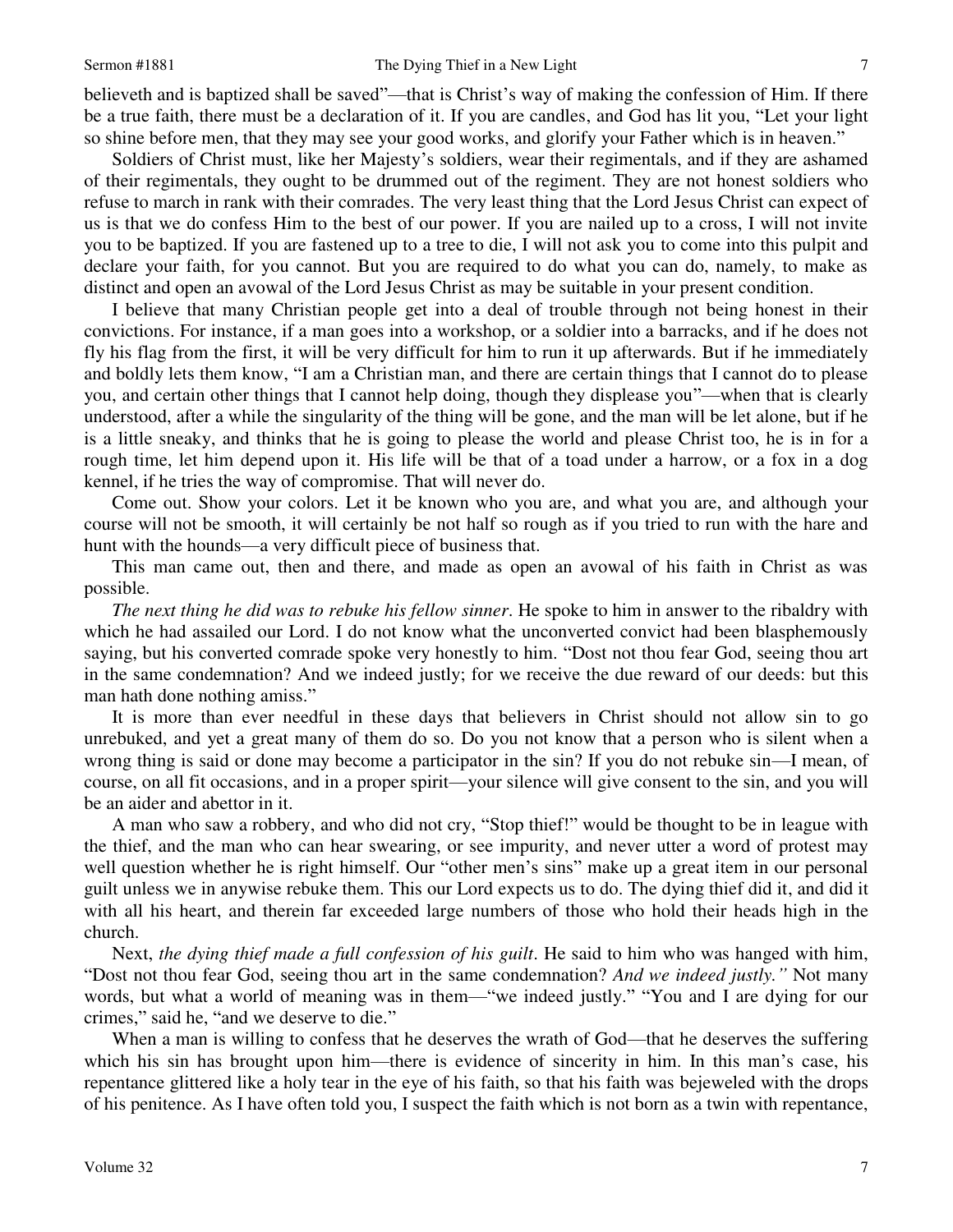but there is no room for suspicion in the case of this penitent confessor. I pray God that you and I may have such a thorough work as this in our own hearts as the result of our faith.

Then, see, *this dying thief defends his Lord right manfully*. He says, "We indeed justly, but this man hath done nothing amiss." Was not that beautifully said? He did not say, "This Man does not deserve to die," but "This man hath done nothing amiss." He means that He is perfectly innocent. He does not even say, "He has done nothing wicked," but he even asserts that He has not acted unwisely or indiscreetly— "This man hath done nothing amiss."

 This is a glorious testimony of a dying man to one who was numbered with the transgressors, and was being put to death because His enemies falsely accused Him. Beloved, I only pray that you and I may bear as good a witness to our Lord as this thief did. He outruns us all. We need not think much of the coming of his conversion late in life, we may far rather consider how blessed was the testimony which he bore for his Lord when it was most needed. When all other voices were silent, one suffering penitent spoke out, and said—"This man hath done nothing amiss."

 See, again, another mark of this man's faith. He prays, and *his prayer is directed to Jesus*. "Lord, remember me when thou comest into thy kingdom." True faith is always praying faith. "Behold, he prayeth," is one of the surest tests of the new birth. Oh, friends, may we abound in prayer, for thus we shall prove that our faith in Jesus Christ is what it ought to be! This converted robber opened his mouth wide in prayer, he prayed with great confidence as to the coming kingdom, and he sought that kingdom first, even to the exclusion of all else. He might have asked for life, or for ease from pain, but he prefers the kingdom, and this is a high mark of grace.

 In addition to thus praying, you will see that *he adores and worships Jesus,* for he says, "Lord, remember me when thou comest into thy kingdom." The petition is worded as if he felt, "Only let Christ think of me, and it is enough. Let Him but remember me, and the thought of His mind will be effectual for everything that I shall need in the world to come." This is to impute Godhead to Christ. If a man can cast his all upon the mere memory of a person, he must have a very high esteem of that person.

 If to be remembered by the Lord Jesus is all that this man asks, or desires, he pays to the Lord great honor. I think that there was about his prayer a worship equal to the eternal hallelujahs of cherubim and seraphim. There was in it a glorification of his Lord which is not excelled even by the endless symphonies of angelic spirits who surround the throne. Thief, thou hast well done!

 Oh, that some penitent spirit here might be helped thus to believe, thus to confess, thus to defend his Master, thus to adore, thus to worship, and then the age of the convert would be a matter of the smallest imaginable consequence.

**IV.** Now, the last remark is this, There was something very special about the dying thief as to OUR LORD'S WORDS TO HIM ABOUT THE WORLD TO COME.

 He said to him, "Today shalt thou be with me in paradise." He only asked the Lord to remember him, but he obtained this surprising answer, "Today shalt thou be with me in paradise."

 In some respects I envy this dying thief, for this reason—that when the Lord pardoned me, and pardoned the most of you, who are present, He did not give us a place in paradise that same day. We are not yet come to the rest which is promised to us. No, you are waiting here. Some of you have been waiting very long. It is thirty years with many of us. It is forty years, it is fifty years, with many others since the Lord blotted out your sins, and yet you are not with Him in paradise.

 There is a dear member of this church who, I suppose, has known the Lord for seventy-five years, and she is still with us, having long passed the ninetieth year of her age. The Lord did not admit her to paradise on the day of her conversion. He did not take any one of us from nature to grace, and from grace to glory, in a day. We have had to wait a good while. There is something for us to do in the wilderness, and so we are kept out of the heavenly garden.

 I remember that Mr. Baxter said that he was not in a hurry to be gone to heaven, and a friend called upon Dr. John Owen, who had been writing about the glory of Christ, and asked him what he thought of going to heaven. That great divine replied, "I am longing to be there." "Why," said the other, "I have